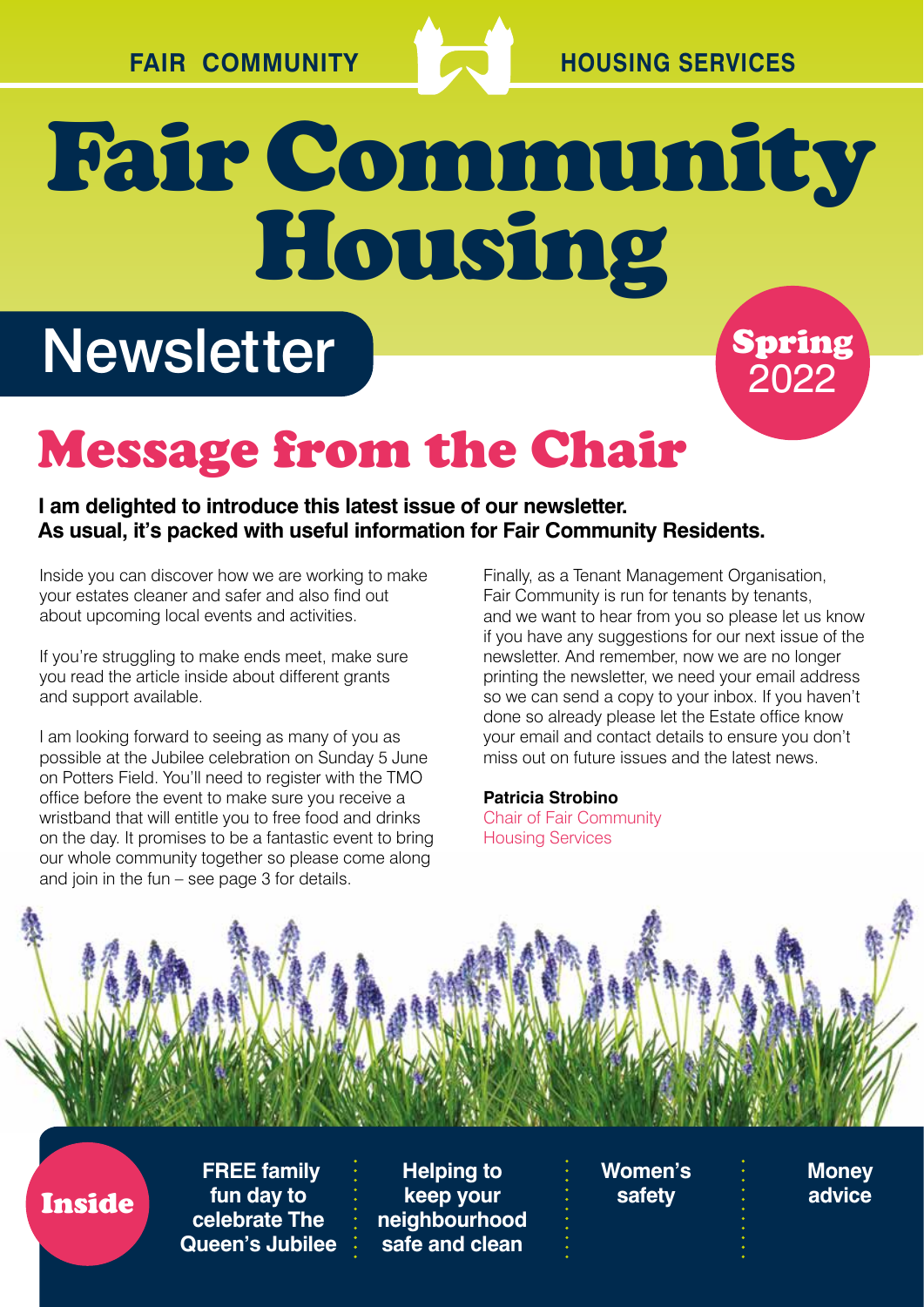## Free, fun activities for the whole family to join in!

### Family event to celebrate the Queen's Diamond Jubilee

#### Sunday 5th June



We are teaming up with Shad Thames to celebrate the Queen's Diamond Jubilee with a special FREE community event this summer on Potters Field. Please come along and join in the fun on

Sunday 5th June where there will be a band stand with music, food and drink – all completely free of charge. There will also be free events run by Team London Bridge for children and a Hip Hop Festival all weekend in the Scoop.

You'll need to register for this event in advance so that we can give you a wristband to receive free refreshments on the day. Please book your free wristband in our TMO Estate office at Fair Street, SE1 2XA, as soon as possible.

### Fair Community Fun Day - Date for your diary! Saturday 6th August

We are planning a community celebration to take place on Saturday 6th August in St Johns Church Yard. It will be a fun event for all Fair Community Housing residents to join in. Look out for more information on the event soon. If you would like to get involved in helping to plan or run the event please pop into the TMO Estate office in Fair Street to register your interest.

### Christmas lunch success

Christmas may be a distant memory now, but as you can see in the photos below, our festive lunch at The Hilton Hotel back in December was enjoyed by many. We were delighted to treat our senior residents to a three course lunch as our way of saying Happy Christmas. The meal was funded by a grant from Southwark Council.



### Activities for young people

**Did you know that The Salmon Youth Centre in Bermondsey offers a range of year-round activities for children and young people to learn new skills and make new friends?** 

The weekly programme includes dance, art, basketball, climbing, taikwondo, football, music, gym and lots more. Sessions cost just 50p and a hot meal is served between 4pm and 5pm each day.



the salmon youth centre n Bermondsey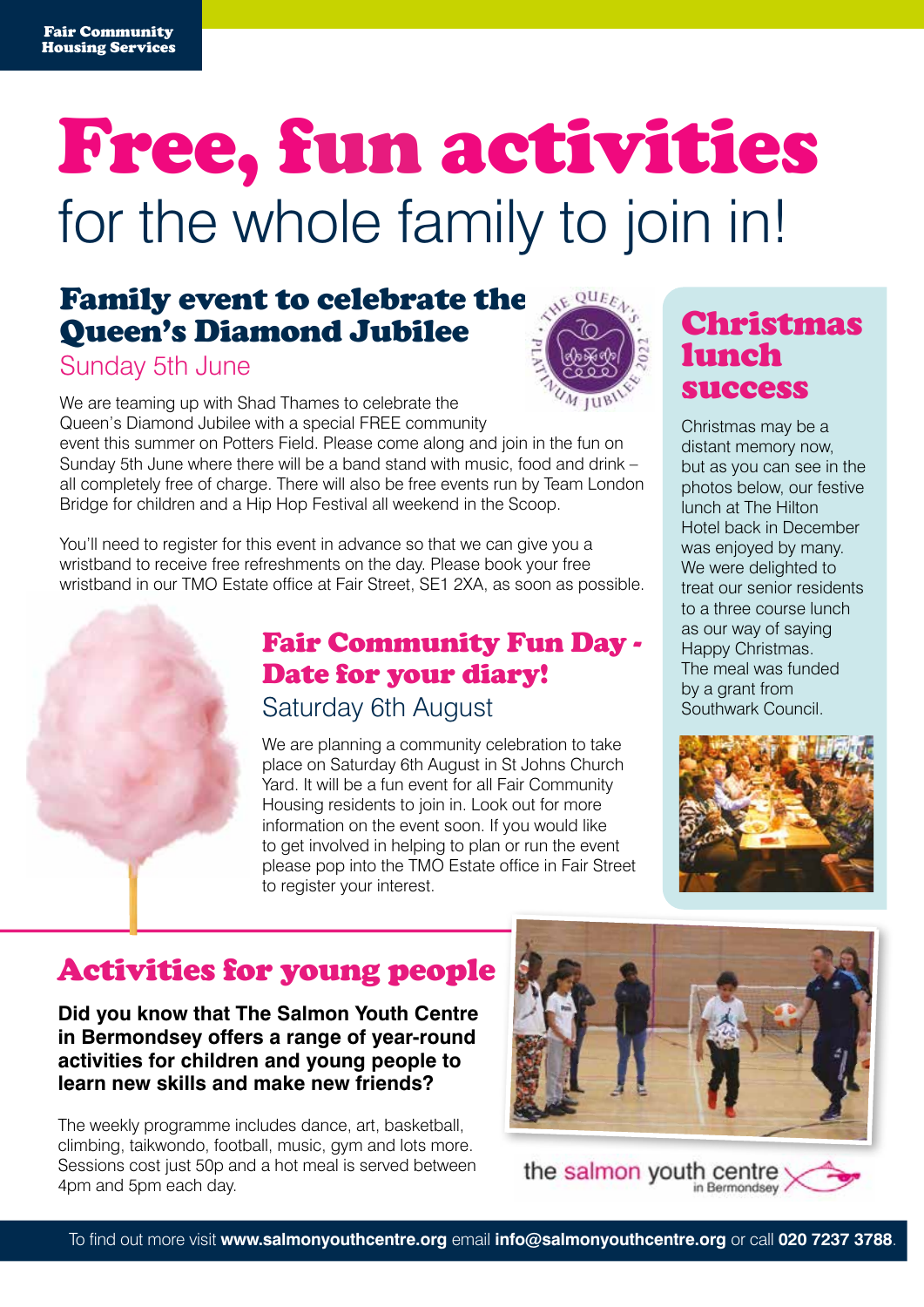## Keeping our estates clean and safe

### Don't dump rubbish

Please don't leave bags of rubbish outside your home as this is a fire hazard as well as a contributing factor to the mice problem, and it smells and looks terrible! Make sure your recycling isn't left outside your front door for days on end – only put it out on collection day.

And if you're a smoker please do not smoke outside other residents' properties, or throw your cigarette butts over balconies. Always ensure your cigarette end is stubbed out and disposed of properly.

### Mice

Mice and rats can be a problem in inner cities so it is important we all work together to keep our estates clean and safe. Please follow the advice on this page about disposing of rubbish properly so as not to attract vermin. If you do have any problems with mice or other pests please report this to Southwark Council on their webpage; **[www.southwark.gov.uk/](https://www.southwark.gov.uk/pest-control/reporting-a-pest-problem) [pest-control/reporting-a](https://www.southwark.gov.uk/pest-control/reporting-a-pest-problem)[pest-problem](https://www.southwark.gov.uk/pest-control/reporting-a-pest-problem)**

Percentage of repairs completed right first time

As a tenant of Fair Community TMO you will not be charged for the pest control service.

Please note, that pest control officers often need to treat the whole block in order to tackle a mouse problem effectively, so if asked, please allow them access to your property (even if you haven't seen any mice in your home).

Dumping large items by bins or chutes (or anywhere on our estates) is fly tipping, and it's illegal! If you have large household items to get rid of you can arrange a collection from the council, simply visit **[www.southwark.](https://www.southwark.gov.uk/bins-and-recycling/bulky-waste-collections) [gov.uk/bins-and-recycling/bulky-waste](https://www.southwark.gov.uk/bins-and-recycling/bulky-waste-collections)[collections](https://www.southwark.gov.uk/bins-and-recycling/bulky-waste-collections)** for details.

## Fly tipping Stay Safe

Or why not recycle these items to be loved, re-used or repaired by someone else by posting them on **www.freecycle.org**

Unfortunately one of our residents has been the victim of burglary whilst at home, so we want to take this opportunity to remind everyone about the importance of home security.

**Never let anyone into the block unless you know them or they are expected. Always ask who they are and do not buzz them in unless you are sure.** 

**Always make sure the block entrance door is closed after you.**

**If the block entry door is not working please report it to Southwark Council at www.southwark.gov.uk/housing/repairs/ report-a-communal-repair or get in touch with us at the TMO office (our contact details are on the back cover)**

**If you see any antisocial behaviour contact the TMO office, and if it's an emergency situation or someone is acting suspiciously call 999.**

> If you would like to meet a female police officer to walk around the local area to discuss women's safety in the community you can book a 'walk and talk' **https://www.eventbrite.co.uk/e/walk-talkwith-your-local-police-officer-southwark-tickets-265780816577**

### Southwark walk and talk

**•** If you are on TFL tube or bus and feel threatened or unsafe call **0343 222 1234**.

**•** If you are feeling unsafe, vulnerable or threatened you can go to any pub, club or licensed premises and ask for **Angela**. Staff will know how to help you and keep you safe. Visit **www.met.police.uk/AskforAngela** for more details.

**•** The police have launched a new online tool called **StreetSafe** where you can report locations where you feel or have felt unsafe, eg because of poor street lighting, abandoned buildings, vandalism or antisocial behaviour. Feedback gathered from **www.streetsafetool.com** will help inform where police officers need to be more prominent to help increase community safety.

### Women's safety

**Following a very interesting talk on Women's Safety that was organised by Shad Thames Residents Association on International Women's Day in March, here is some useful advice:**



**All of these resources can be used by anyone feeling unsafe.**

# $\mathfrak{Z}$  $\hat{\mathcal{C}}^{\circ}$  $\tilde{\mathcal{S}}^{\prime}_{\mathcal{F}}$  $9.1$

### How we performed

**January to March 2022**



Number of repairs completed









Satisfaction with repairs

**100%**



#### Percentage of rent collected





Percentage of complaints dealt with in 15 days





Percentage of estate inspections completed

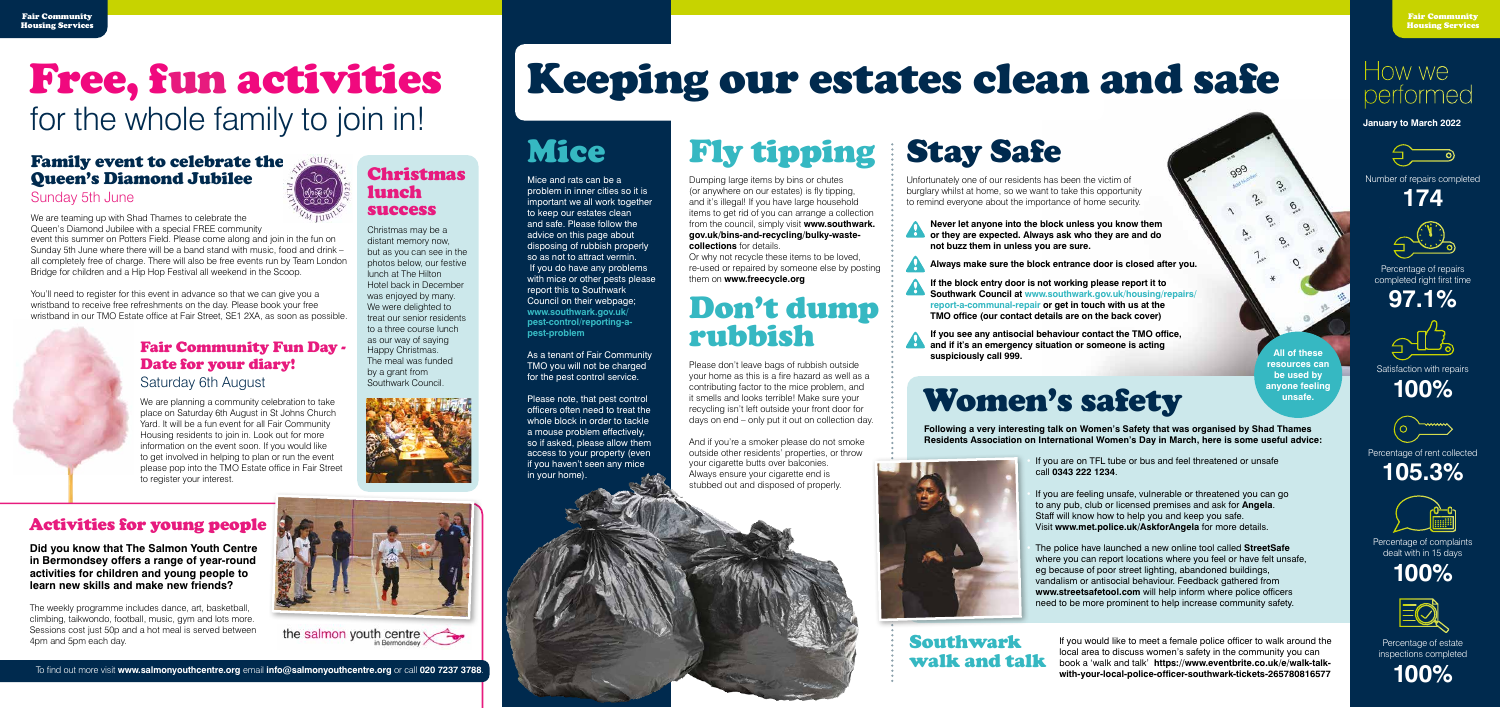## Struggling to buy food?

#### **If you are struggling to make ends meet, the North Southwark Community Larder can help.**

For £5 you can get 15 items including: fresh fruit & veg, dairy, meat, cereals, coffee, tea, tins, and more. The food pantry is open to everyone, not just those on benefits.

It is now located in new premises at Gataker House on the Slippers Place Estate, (just off Southwark Park Road, close to Kirby Estate). Find out more about how you can access the pantry, or to volunteer with this important community project at **https://lovenorthsouthwark.org/**

TRV<sub>4</sub>

### Worried about energy bills?

**The rising cost of energy is worrying for lots of people, but did you know that Citizens Advice Southwark offers help and advice on how to manage your energy bills and keep your home warm?**

Get in touch to receive free and impartial advice, support and assistance with:

- Energy Advice
- Grant applications and debt advice
- Fuel vouchers
- Warm home discount
- Priority service register
- Energy saving measures
- Switching your energy supplier or tariff

Simply give them a call on **080 8278 7849** or visit **www.citizensadvicesouthwark.org.uk**